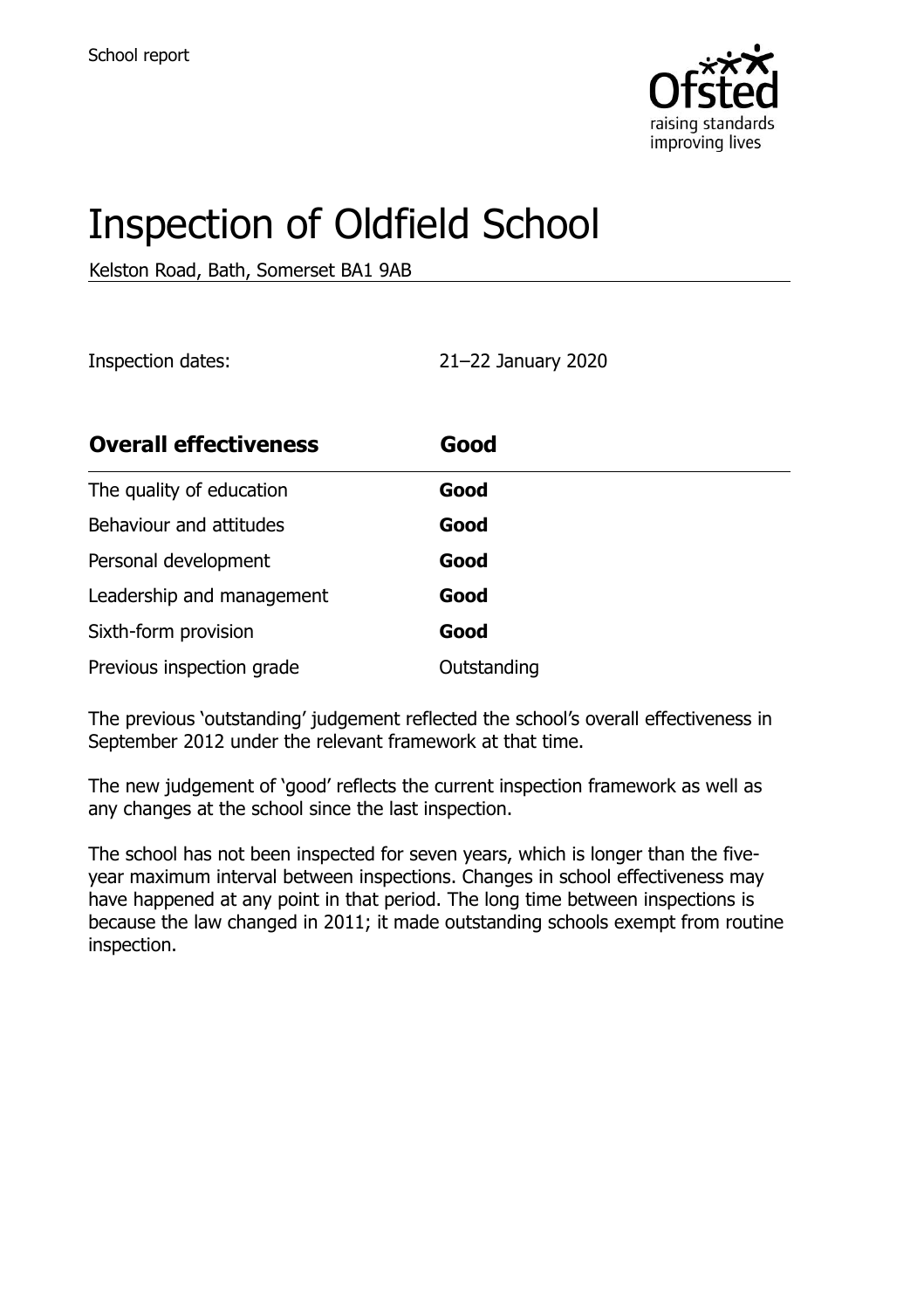

#### **What is it like to attend this school?**

Oldfield school has changed considerably since its previous inspection. Not only has the school grown in size, but it now admits both girls and boys. Leaders have managed this transition effectively. In many respects, they have established a new school, based on positive relationships and an ambition to be truly inclusive. Pupils reach standards that compare well with other schools.

The majority of pupils are courteous and respectful as they go about their day. Pupils recognise that behaviour has improved because staff have fair and consistent expectations of them. Pupils say that bullying is rare but if it does occur staff will deal with it swiftly.

Where teachers have high expectations, most pupils concentrate well in lessons. They are keen to discuss what they have learned with each other. However, at times some pupils lose focus and do not complete work to the best of their ability.

Leaders encourage pupils to be involved in the life of their school. The extensive work of the school council and the Year 11 prefect team illustrates this well. Pupils spoke of the many clubs and activities that they are involved in. Parents, too, recognise this as a strength of the school.

#### **What does the school do well and what does it need to do better?**

A larger proportion of pupils than is typical nationally study subjects that make up the English Baccalaureate in key stage 4. The newly appointed subject leader has quickly got to work to promote modern foreign languages and an appreciation of the culture of other countries. Year 7 pupils, for example, are looking forward to their forthcoming trip to Barcelona or Paris.

Subject leaders have good subject knowledge. They use this to think carefully about what pupils need to know. In some subjects, leaders have identified the things that pupils find difficult. In science, for example, pupils' ability to write about their practical investigations at GCSE has been improved by refining the curriculum in key stage 3.

In English, the subject leader has thoughtfully planned how pupils can best build up their subject knowledge. Pupils who fall behind their peers are supported well by a curriculum that better meets their needs. Pupils are encouraged to read a wide range of high-quality texts.

However, in some subjects, leaders have not fully planned the order in which pupils will learn important knowledge and skills. There is also inconsistency in how well teachers check that pupils remember what they have learned in the longer term.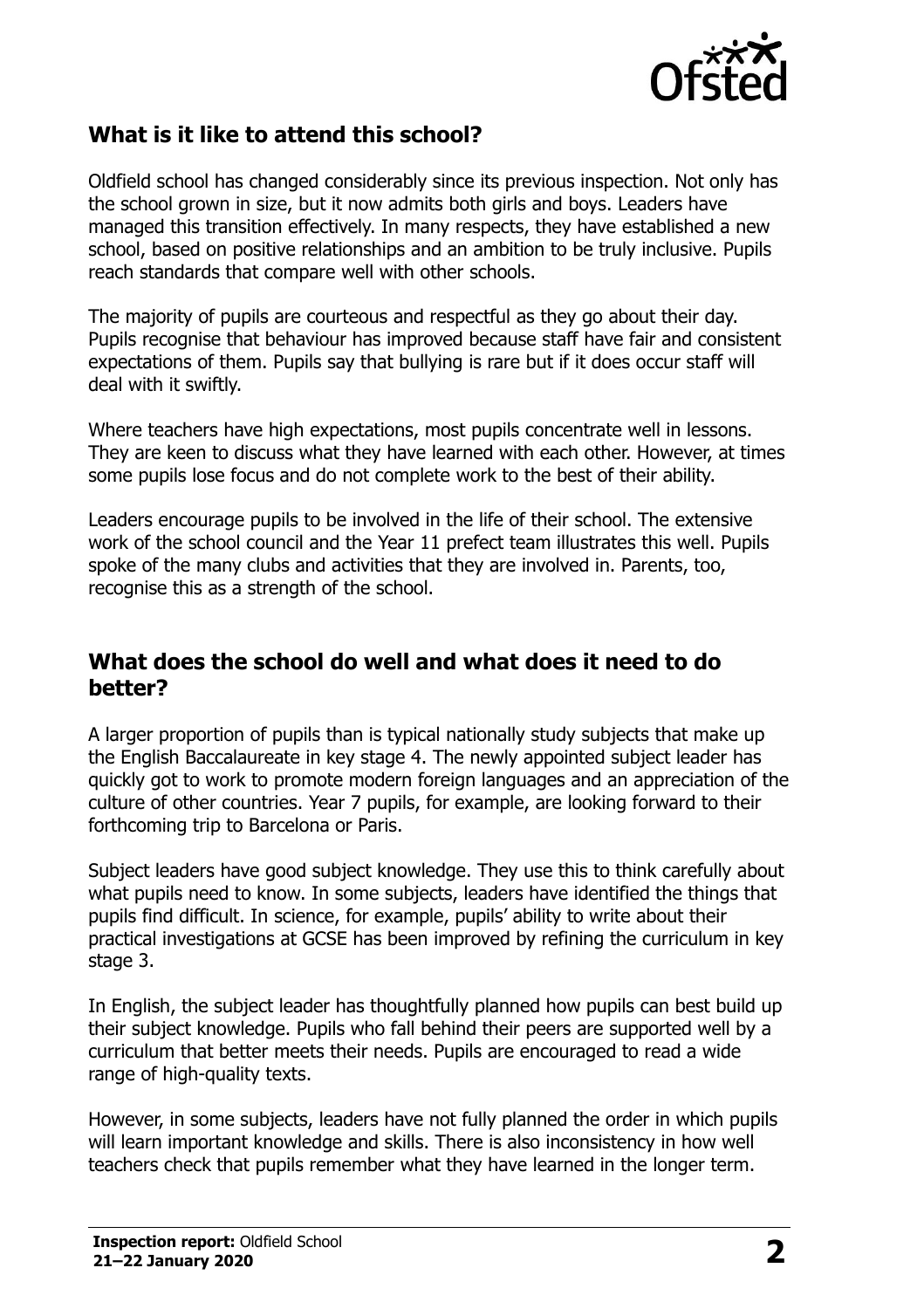

The school welcomes pupils from all abilities and backgrounds. Typically, pupils with special educational needs and/or disabilities (SEND) receive the help that they need to support their social and emotional well-being.

The special educational needs coordinator is working with staff so that they meet the academic needs of pupils with SEND. However, the ability of teaching to meet these needs is variable. This is a view shared by a minority of parents who responded to the Parent View survey.

Leaders work proactively to promote regular attendance. Leaders do everything possible, but pupils' absence remains a stubborn issue, particularly for disadvantaged pupils and pupils with SEND.

While pupils' behaviour is good overall, there are some pupils who find behaving well difficult. Leaders think creatively about how the curriculum can meet pupils' needs and support them with their future plans. Leaders only use exclusion after other strategies have been employed.

Staff and students are proud of the growing sixth form. Teaching supports students to make good progress. Students are ambitious for themselves and feel that this ambition is shared by staff. As part of the enrichment programme, students debate the history of western thought, follow courses, such as media and conversational Spanish, or participate in sporting activities.

In key stages 3 and 4, pupils follow a well-planned programme to support their personal development. Pupils learn how to cook healthily in food technology, consider the dangers of gang culture in drama and discuss the importance of the rule of law in history. However, in key stage 5 the programme is in its early stages. Pupils say that the school is a community which respects and values different faiths and cultures.

Governors have supported leaders to overcome the school's unsettled history. They are well informed about the work of the school. However, they need to have a sharper oversight of the additional funding provided for disadvantaged pupils and for those pupils who need to catch up with their peers in literacy and numeracy.

Staff are overwhelmingly positive about the support they receive from leaders. As one member of staff said, 'This is the kindest, friendliest school I have ever worked in.' This comment was typical of many.

#### **Safeguarding**

The arrangements for safeguarding are effective.

Leaders are extremely diligent and record the referrals that are made to them carefully. Staff know the importance of recording even the smallest of incidents so that a detailed profile of pupils who are vulnerable can be built.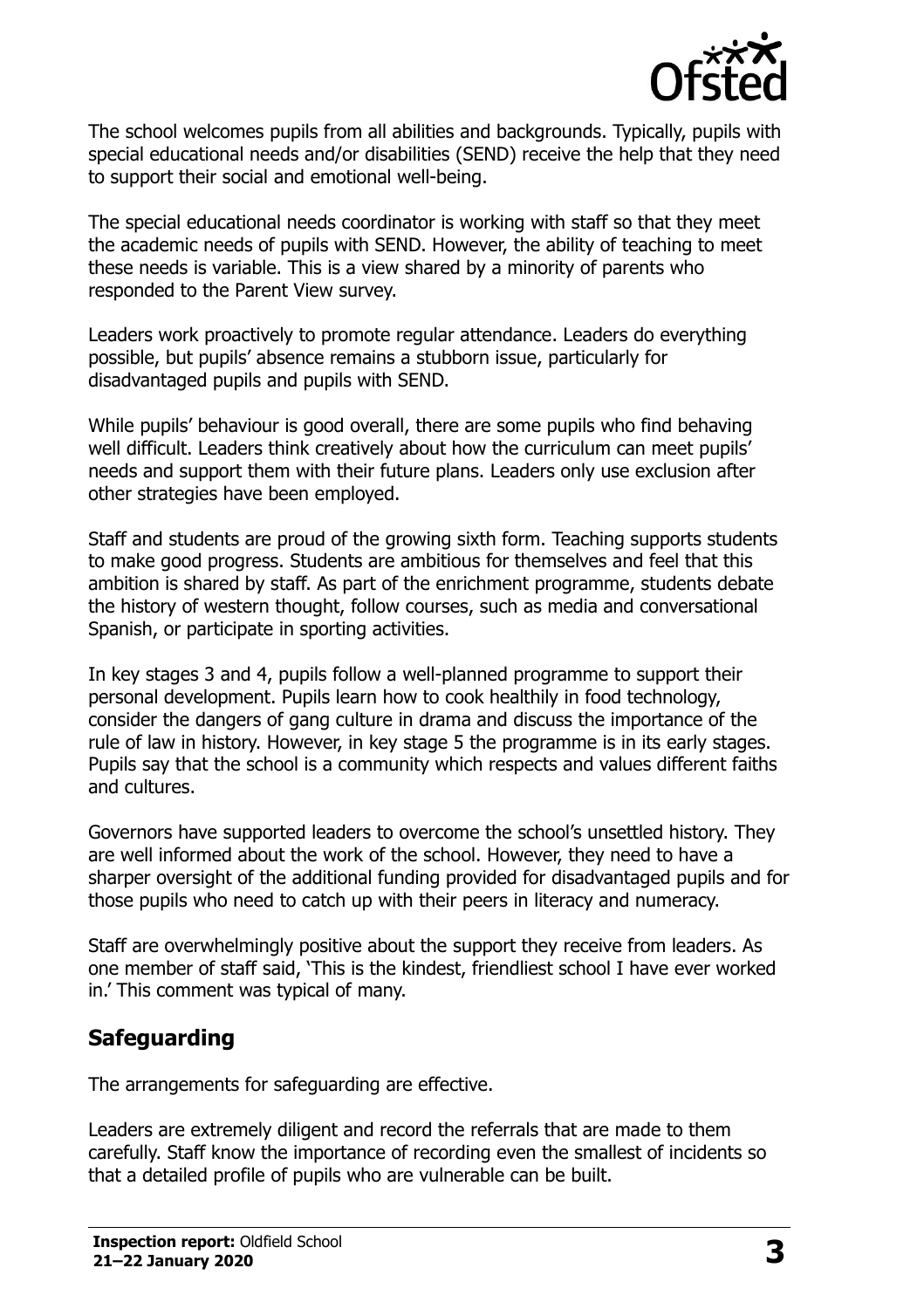

Leaders are knowledgeable about the support available from external agencies. They are skilled in ensuring that pupils receive the support that they need. They work with a range of partners, including the police, which means that they are aware of potential risks that pupils might encounter in their everyday lives, for example when using social media.

## **What does the school need to do to improve?**

# **(Information for the school and appropriate authority)**

- There is variability in how well subject leaders have planned the order in which pupils learn important knowledge and skills. This means that pupils are not always able to make sense of their learning so that they are fully prepared for what will come next. Leaders need to ensure that all subjects sequence the curriculum in a way that will help pupils build their understanding over time.
- Where teaching is less effective, teachers do not check pupils' understanding sufficiently well. Consequently, some pupils have gaps in their skills or knowledge, including pupils with SEND. Leaders need to check how well teachers support pupils to understand and remember what they have learned.
- In the sixth form, the curriculum to develop students' understanding of the full range of important personal, social and moral issues is in its infancy. Therefore, there are gaps in students' awareness. Leaders need to plan the curriculum so that students acquire the important information that they need to prepare them well for their life beyond school.
- Overall absence and persistent absence for disadvantaged pupils and pupils with SEND are above the national average. Consequently, disadvantaged pupils, in particular, do not achieve as well as their peers. Leaders need to continue to develop the curriculum and their use of the systems they have in place to improve the attendance of such pupils.

#### **How can I feed back my views?**

You can use [Ofsted Parent View](http://parentview.ofsted.gov.uk/) to give Ofsted your opinion on your child's school, or to find out what other parents and carers think. We use Ofsted Parent View information when deciding which schools to inspect, when to inspect them and as part of their inspection.

The Department for Education has further quidance on how to complain about a school.

If you are the school and you are not happy with the inspection or the report, you can [complain to Ofsted.](http://www.gov.uk/complain-ofsted-report)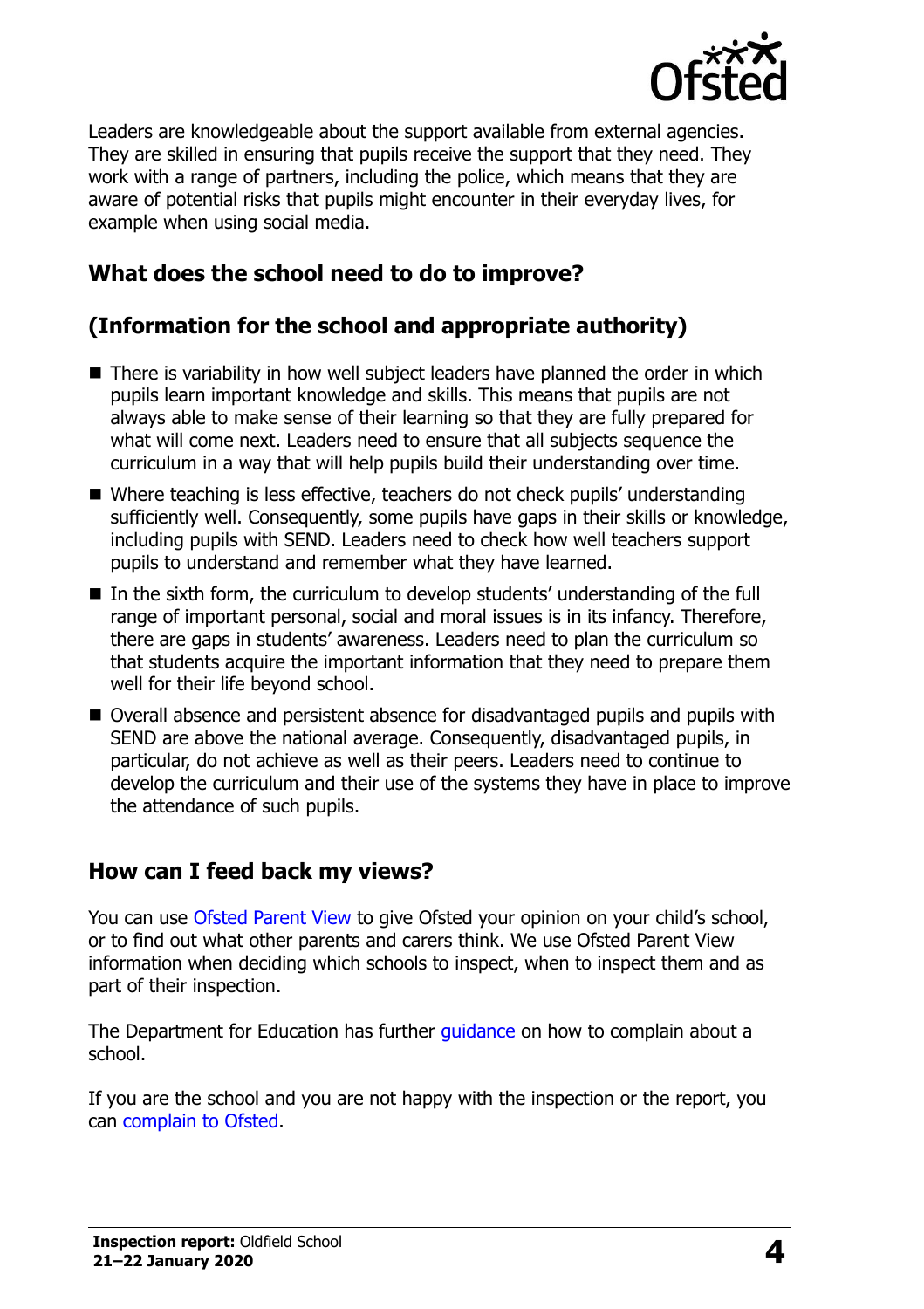

### **Further information**

You can search for [published performance information](http://www.compare-school-performance.service.gov.uk/) about the school.

In the report, '[disadvantaged pupils](http://www.gov.uk/guidance/pupil-premium-information-for-schools-and-alternative-provision-settings)' refers to those pupils who attract government pupil premium funding: pupils claiming free school meals at any point in the last six years and pupils in care or who left care through adoption or another formal route.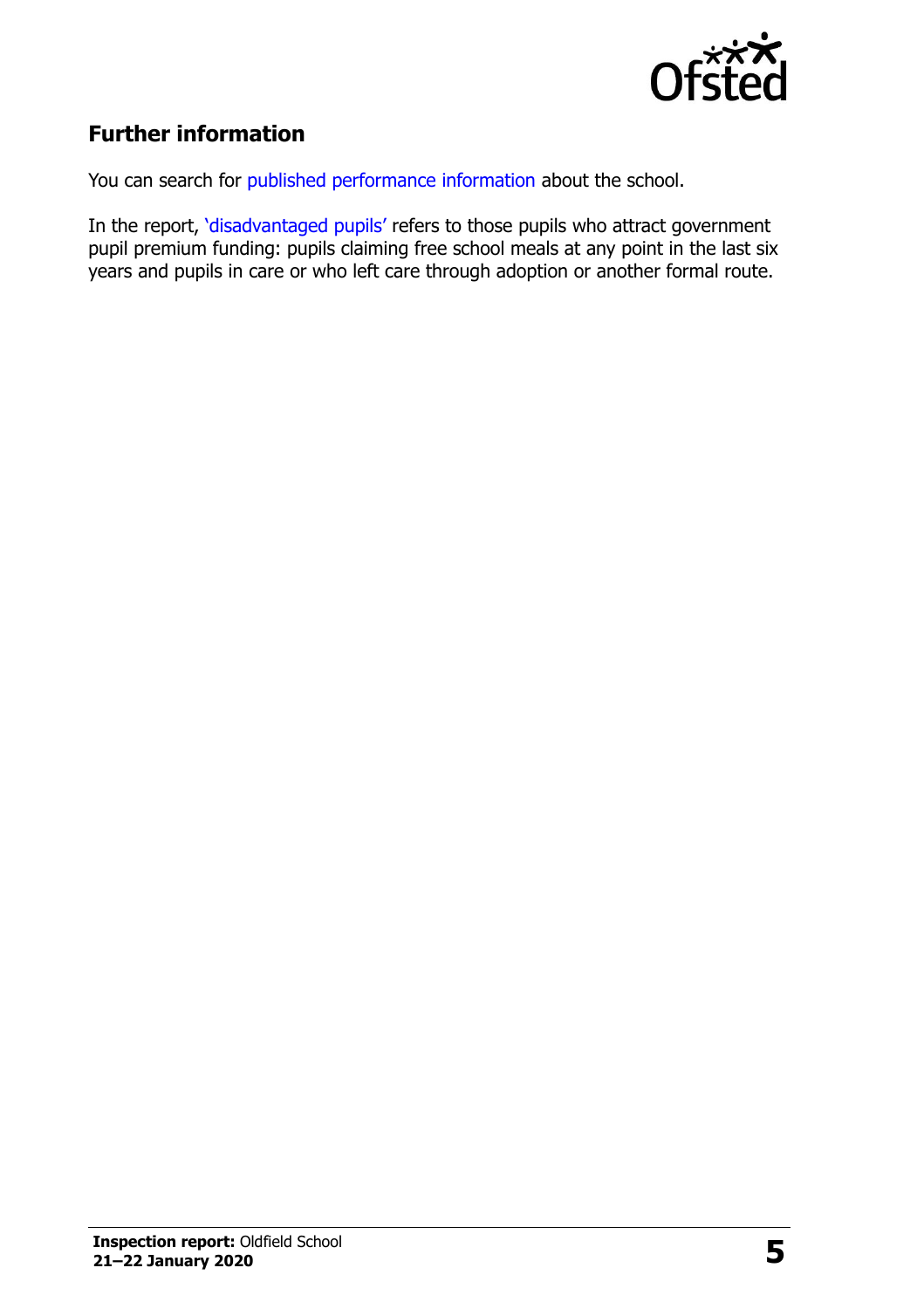

#### **School details**

| Unique reference number                            | 136483                               |
|----------------------------------------------------|--------------------------------------|
| <b>Local authority</b>                             | Bath and North East Somerset Council |
| <b>Inspection number</b>                           | 10133449                             |
| <b>Type of school</b>                              | Secondary comprehensive              |
| <b>School category</b>                             | Academy converter                    |
| Age range of pupils                                | 11 to 18                             |
| <b>Gender of pupils</b>                            | Mixed                                |
| <b>Gender of pupils in sixth-form</b><br>provision | Mixed                                |
| Number of pupils on the school roll                | 1250                                 |
| Of which, number on roll in the<br>sixth form      | 189                                  |
| <b>Appropriate authority</b>                       | Board of trustees                    |
| <b>Chair of trust</b>                              | <b>Stuart Weatherall</b>             |
| <b>Headteacher</b>                                 | Steven Mackay                        |
| Website                                            | www.oldfieldschool.com               |
| Date of previous inspection                        | 12 September 2012                    |

#### **Information about this school**

- Since the previous inspection, the school has grown in size. It is now a coeducational 11 to 18 school.
- The sixth form has also increased in number from 38 students completing post-16 study in 2018 to the current figure of 190 students following a range of A-level courses.
- The school uses alternative provision provided by: the hospital school, Bath College, South Gloucestershire College, the local authority alternative provider, 'Rocksteady' training and the Bath Rugby Foundation.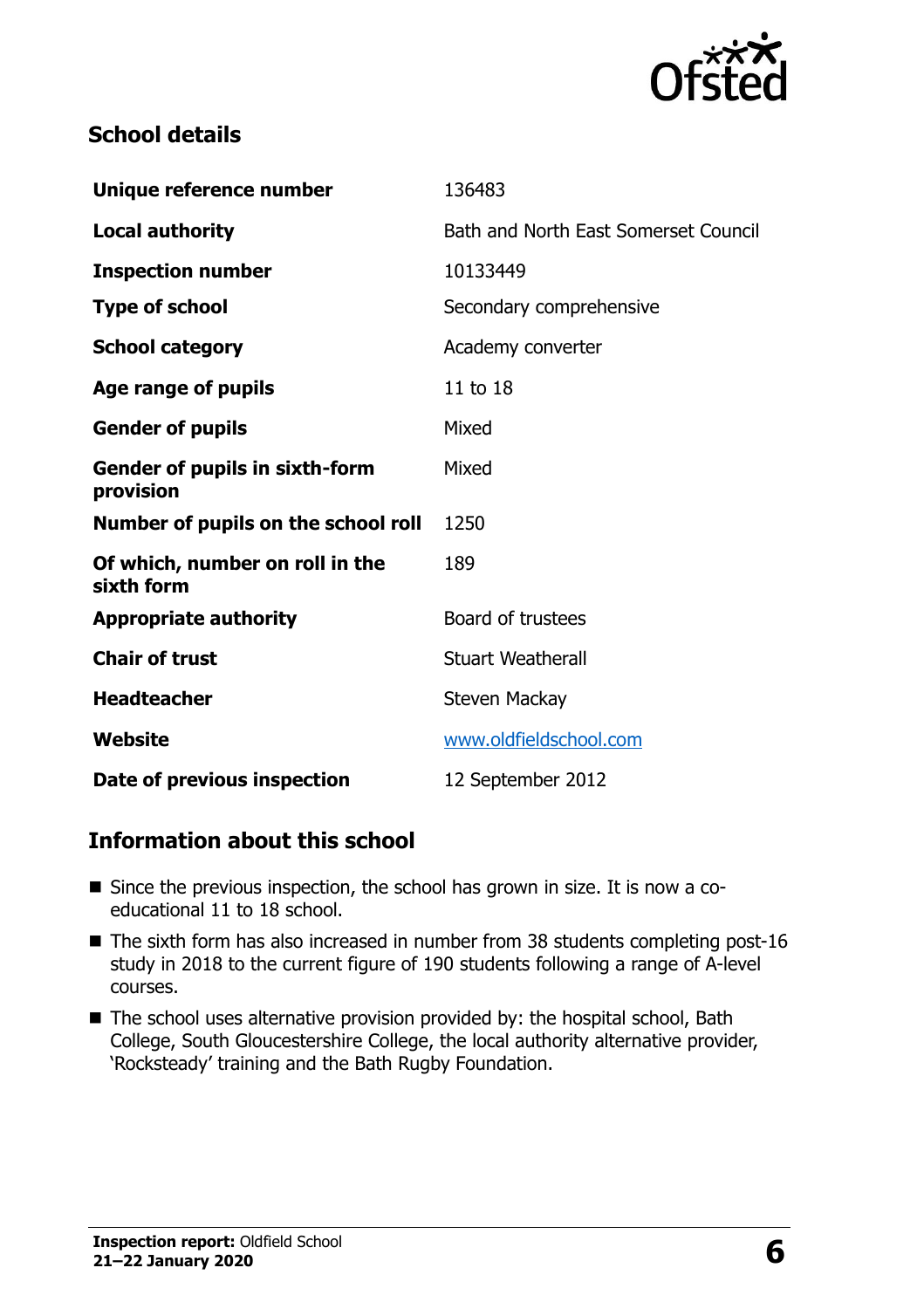

#### **Information about this inspection**

- Inspectors met with representatives from the board of trustees. Inspectors also met with senior leaders, pastoral leaders, the special educational needs coordinator and a group of staff.
- Inspectors did deep dives in these subjects: English, design technology, geography, mathematics and modern foreign languages. Inspectors discussed the curriculum design with leaders, carried out lesson visits, scrutinised pupils' work and spoke to pupils and teachers from the lessons visited. A range of other subjects from across the curriculum were also considered.
- Inspectors evaluated the effectiveness of safeguarding, checked the school's single central record and scrutinised policies relating to safeguarding and pupils' behaviour. An inspector met with the designated safeguarding lead and reviewed a sample of case files.
- Inspectors observed pupils' behaviour in lessons and around the school site. Inspectors spoke with pupils, both formally and informally, to discuss their views about their school.
- Inspectors considered 178 responses to Ofsted's online survey, Parent View.

#### **Inspection team**

| Sarah McGinnis, lead inspector | Her Majesty's Inspector |
|--------------------------------|-------------------------|
| Jerry Giles                    | Ofsted Inspector        |
| Will Morgan                    | Ofsted Inspector        |
| John White                     | Ofsted Inspector        |
| David New                      | Ofsted Inspector        |